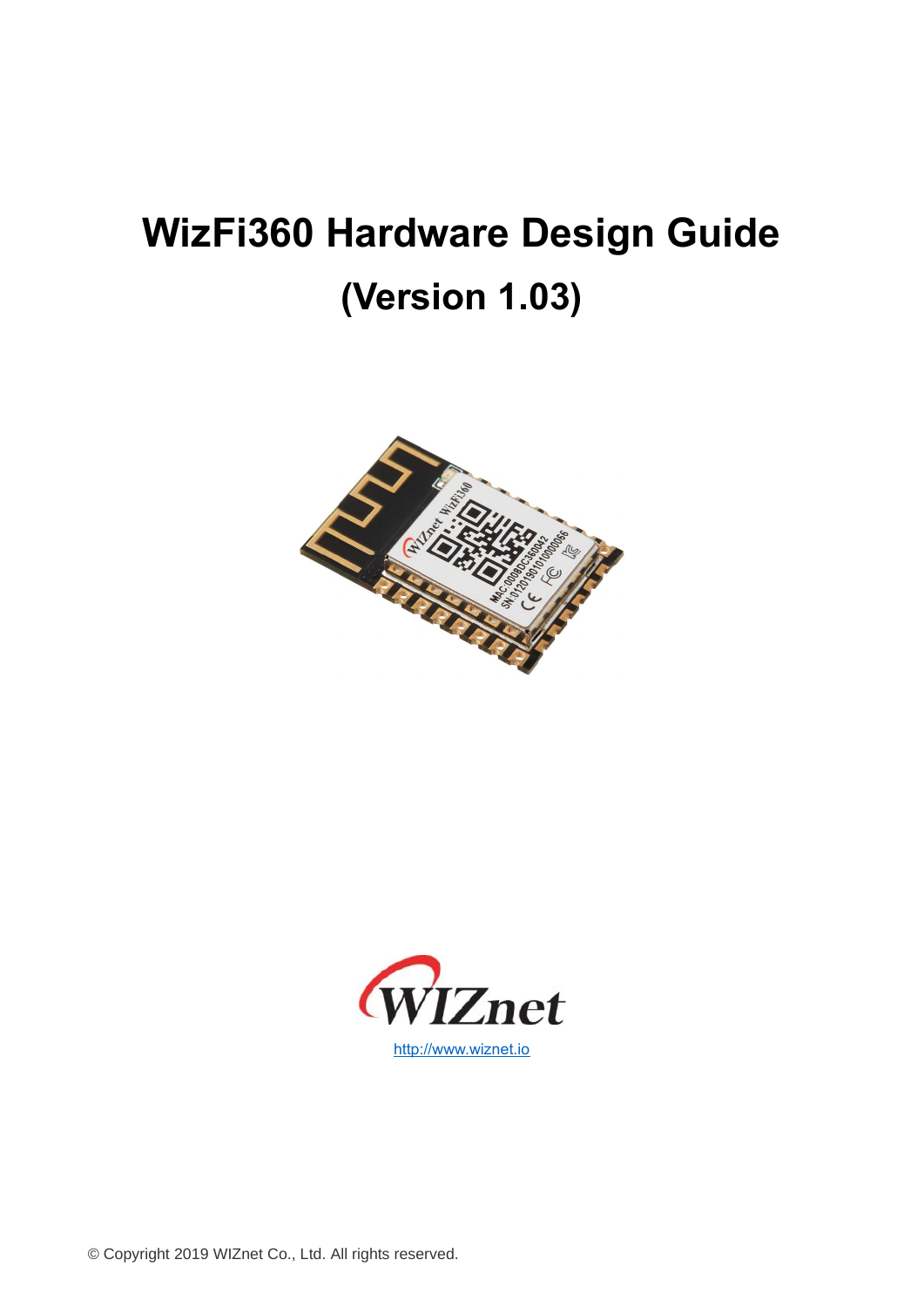

### **Document Revision History**

l

| Date       | <b>Revision</b> | <b>Changes</b>                         |
|------------|-----------------|----------------------------------------|
| 2019-09-02 | 1.0             | Initial Release                        |
| 2019-09-03 | 1.01            | Edited "Figure 6. UART Level Shifter"  |
| 2019-09-20 | 1.02            | Added "4. PCB Footprint"               |
|            |                 | Edited "Figure 2. Reference Schematic" |
|            |                 | Edited "Figure 1. WizFi360 Pinout"     |
| 2019-11-27 | 1.03            | Fdited "Table 1, Pin Definitions"      |
|            |                 | Added "3.4 SPI"                        |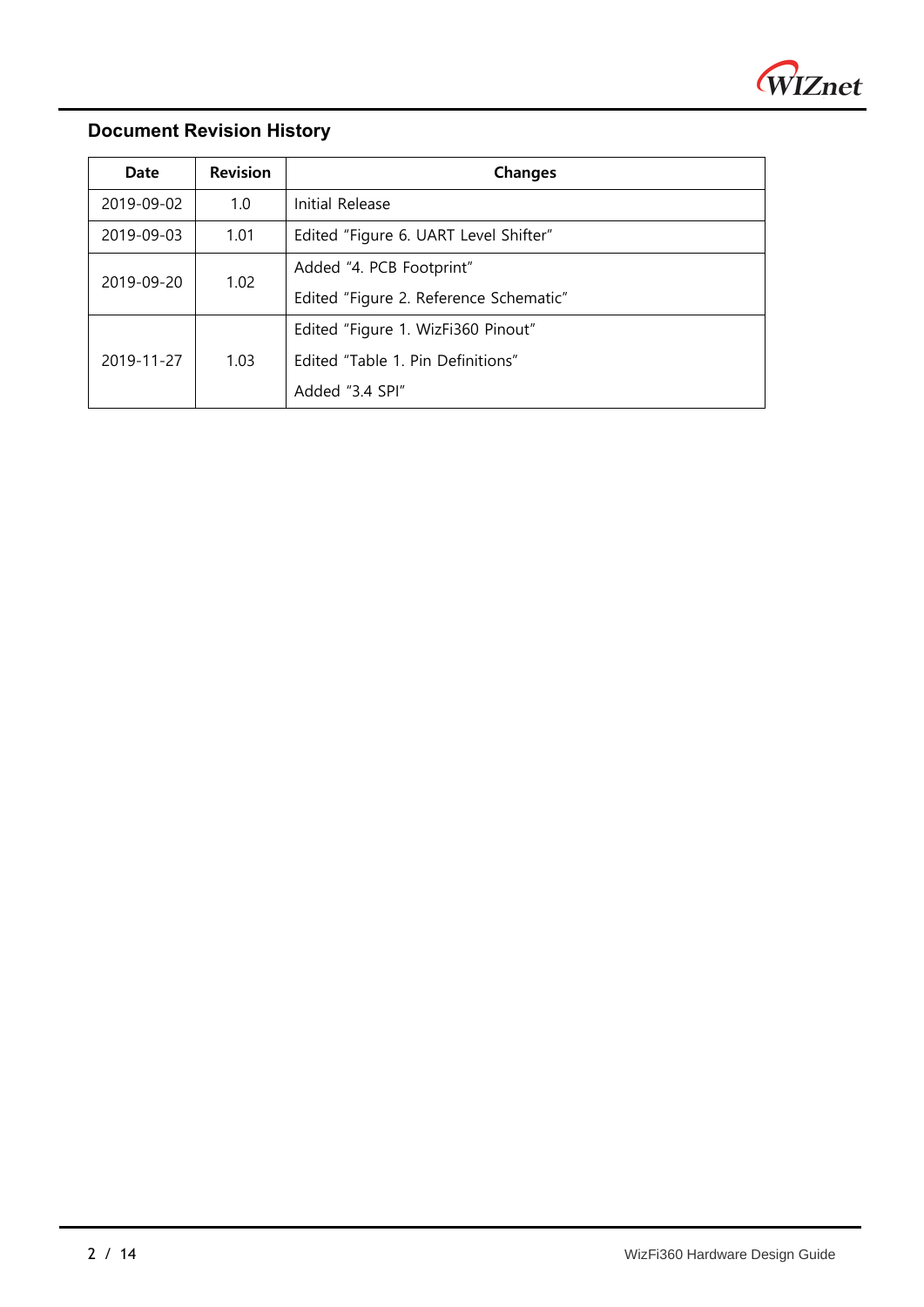

# **Table of Contents**

| 3. |      |  |  |
|----|------|--|--|
|    | 3.1. |  |  |
|    | 3.2. |  |  |
|    | 3.3. |  |  |
|    |      |  |  |
|    |      |  |  |
|    |      |  |  |
|    |      |  |  |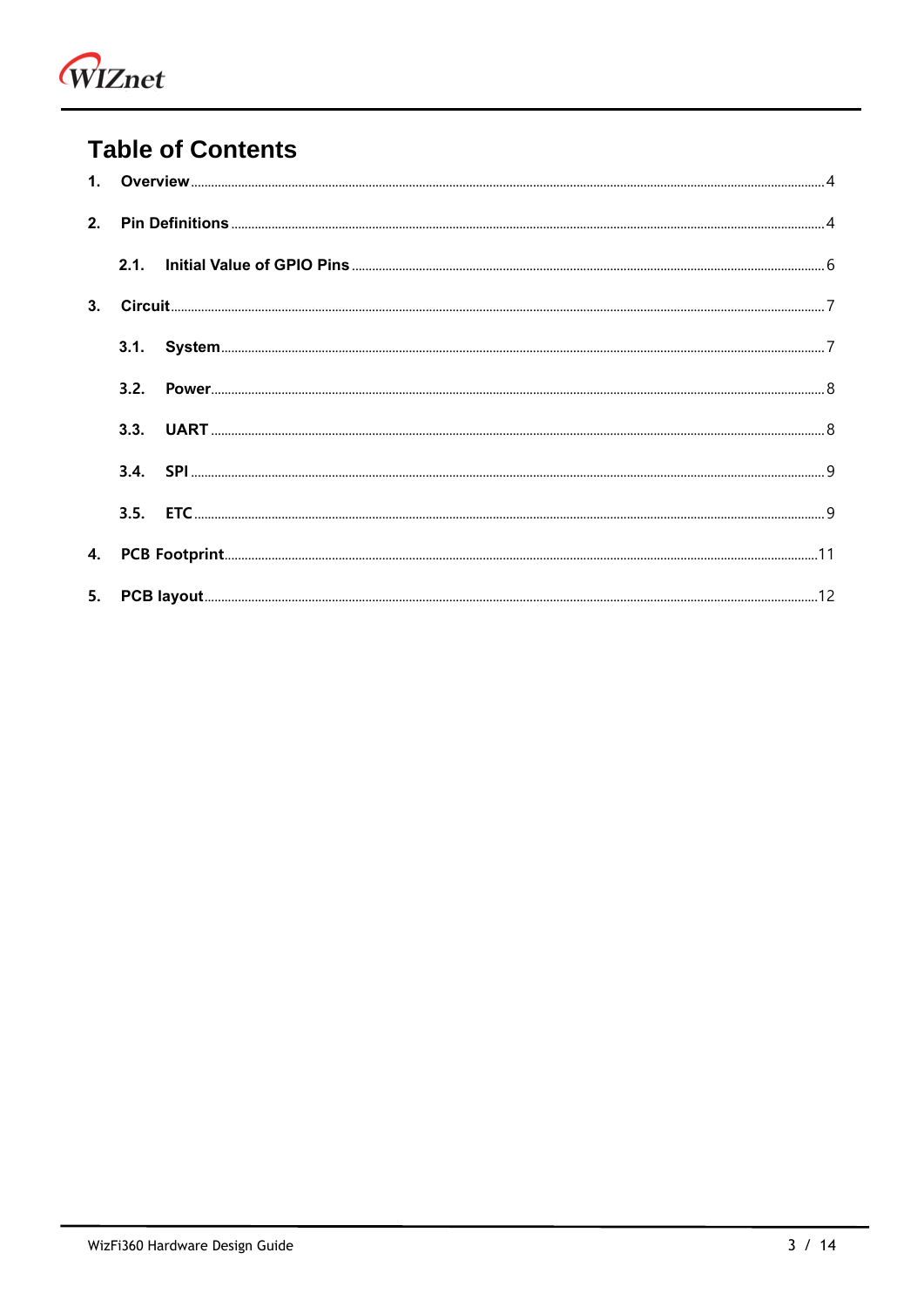

# <span id="page-3-0"></span>**1. Overview**

l

This document is the WizFi360 hardware design guide. If you are designing hardware using the WizFi360 you must refer to this document. This document includes a reference circuit diagram and a PCB guide.

# <span id="page-3-1"></span>**2. Pin Definitions**



**Figure 1. WizFi360 Pinout**

| <b>No</b> | <b>Pin Name</b> | <b>Type</b>       | <b>Pin Function</b>                                                             |
|-----------|-----------------|-------------------|---------------------------------------------------------------------------------|
| 1         | <b>RST</b>      |                   | Module Reset Pin (Active Low)                                                   |
| 2         | NC.             | $\qquad \qquad -$ | Reserved                                                                        |
|           |                 |                   | BOOT Pin (Active low)                                                           |
| 3         | PA <sub>0</sub> | I/O               | When power on or reset is low, it operates in Boot mode.                        |
|           |                 |                   | In the normal operating mode, this pin can be controlled by AT command.         |
|           |                 |                   | WAKE-UP Pin (Active High)                                                       |
| 4         | <b>WP</b>       |                   | If the wake-up pin is high in Standby mode, the WizFi360 is reset to the normal |
|           |                 |                   | operating mode.                                                                 |
|           |                 |                   | Pull down over 3s for taking effect.                                            |
| 5         | PA <sub>1</sub> |                   | UART1's current parameter changes to default value (please refer to the         |
|           |                 |                   | AT+UART CUR command in WizFi360 AT command manual).                             |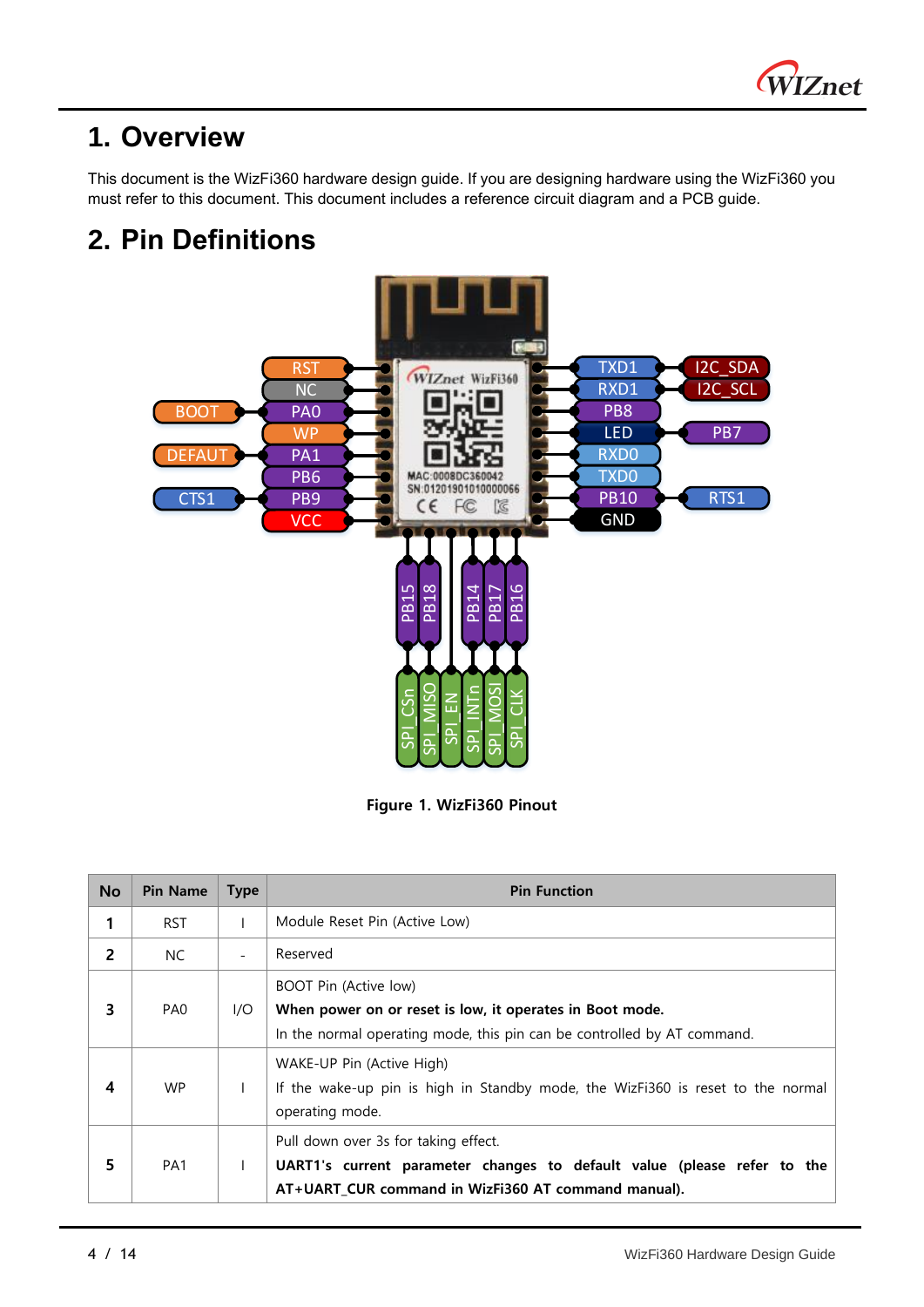

| 6  | PB <sub>6</sub>         | I/O          | This pin can be controlled by AT command.                                                                                                                |
|----|-------------------------|--------------|----------------------------------------------------------------------------------------------------------------------------------------------------------|
| 7  | PB <sub>9</sub>         | $\mathbf{I}$ | CTS Pin of UART1<br>If you don't use the CTS function, this pin can be controlled by AT command.                                                         |
| 8  | VCC                     | P            | Power Pin (Typical Value 3.3V)                                                                                                                           |
| 9  | <b>PB15</b>             | 1/O          | CSn Pin of SPI<br>If you don't use the SPI function, this pin can be controlled by AT command.                                                           |
| 10 | <b>PB18</b>             | I/O          | MISO Pin of SPI<br>If you don't use the SPI function, this pin can be controlled by AT command.                                                          |
| 11 | <b>PB13</b><br>/ SPI_EN | I/O          | Enable Pin of SPI<br>When power is applied or reset, this pin is checked to set the module mode.<br>Low or NC - UART Mode (Default)<br>High - SPI Mode   |
| 12 | <b>PB14</b>             | 1/O          | INTn Pin of SPI<br>If you don't use the SPI function, this pin can be controlled by AT command.                                                          |
| 13 | <b>PB17</b>             | 1/O          | MOSI Pin of SPI<br>If you don't use the SPI function, this pin can be controlled by AT command.                                                          |
| 14 | <b>PB16</b>             | I/O          | CLK Pin of SPI<br>If you don't use the SPI function, this pin can be controlled by AT command.                                                           |
| 15 | <b>GND</b>              | 1/O          | Ground Pin                                                                                                                                               |
| 16 | <b>PB10</b>             | O            | RTS Pin of UART1<br>If you don't use the RTS function, this pin can be controlled by AT command.                                                         |
| 17 | TXD <sub>0</sub>        | O            | TXD Pin of UART0                                                                                                                                         |
| 18 | RXD0                    | $\mathsf{I}$ | RXD Pin of UART0                                                                                                                                         |
| 19 | PB7                     | O            | LED Light output (Active low). Go to Low while each TX/RX packet and then back to<br>high.<br>Note: It has been connected to onboard LED for WizFi360-PA |
| 20 | PB8                     | I/O          | This pin can be controlled by AT command.                                                                                                                |
| 21 | RXD1                    | $\mathbf{I}$ | RXD Pin of UART1                                                                                                                                         |
| 22 | TXD1                    | O            | <b>TXD Pin of UART1</b>                                                                                                                                  |

#### **Table 1. Pin Definitions**

\*Note: UART1 is used for AT command and data communication. UART0 is used for debugging and firmware upgrade.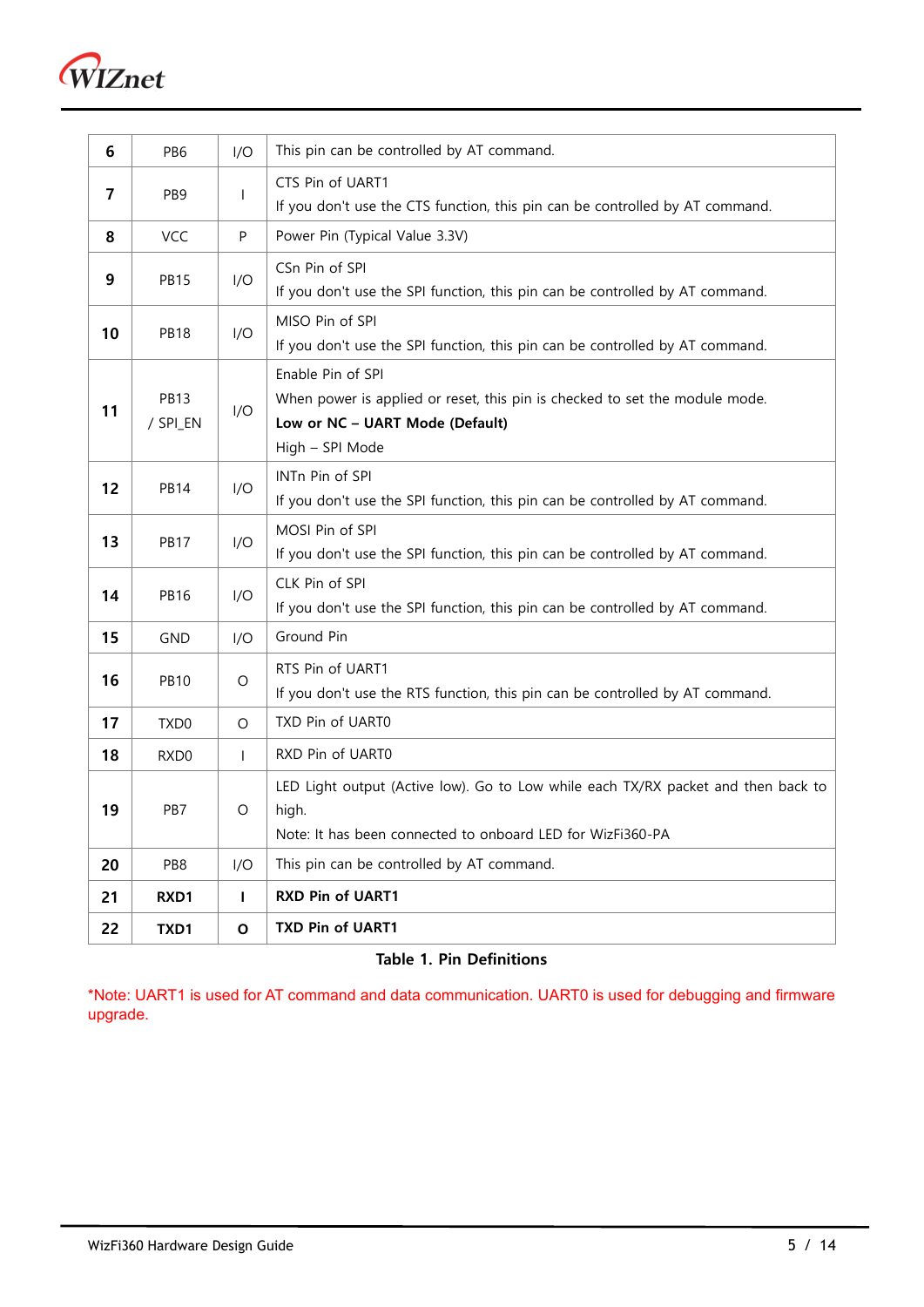

# <span id="page-5-0"></span>**2.1. Initial Value of GPIO Pins**

l

| <b>Pin Name</b> | <b>Initial Mode</b>                        | <b>Initial Value</b> |  |  |
|-----------------|--------------------------------------------|----------------------|--|--|
| PA <sub>0</sub> | I                                          | High                 |  |  |
| PB <sub>6</sub> | Ω                                          | Low                  |  |  |
| PB <sub>9</sub> | Ω                                          | Low                  |  |  |
| <b>PB15</b>     | Ω                                          | Low                  |  |  |
| <b>PB18</b>     | Ω                                          | Low                  |  |  |
| <b>PB14</b>     | O                                          | Low                  |  |  |
| <b>PB17</b>     | O                                          | Low                  |  |  |
| <b>PB16</b>     | O                                          | Low                  |  |  |
| <b>PB10</b>     | O                                          | Low                  |  |  |
| <b>PB07</b>     | $\Omega$                                   | Low                  |  |  |
| <b>PB08</b>     | ∩                                          | Low                  |  |  |
|                 | <b>Table 2. Initial Value of GPIO Pins</b> |                      |  |  |

This is the initial value of GPIO when using AT command to use GPIO on the WizFi360.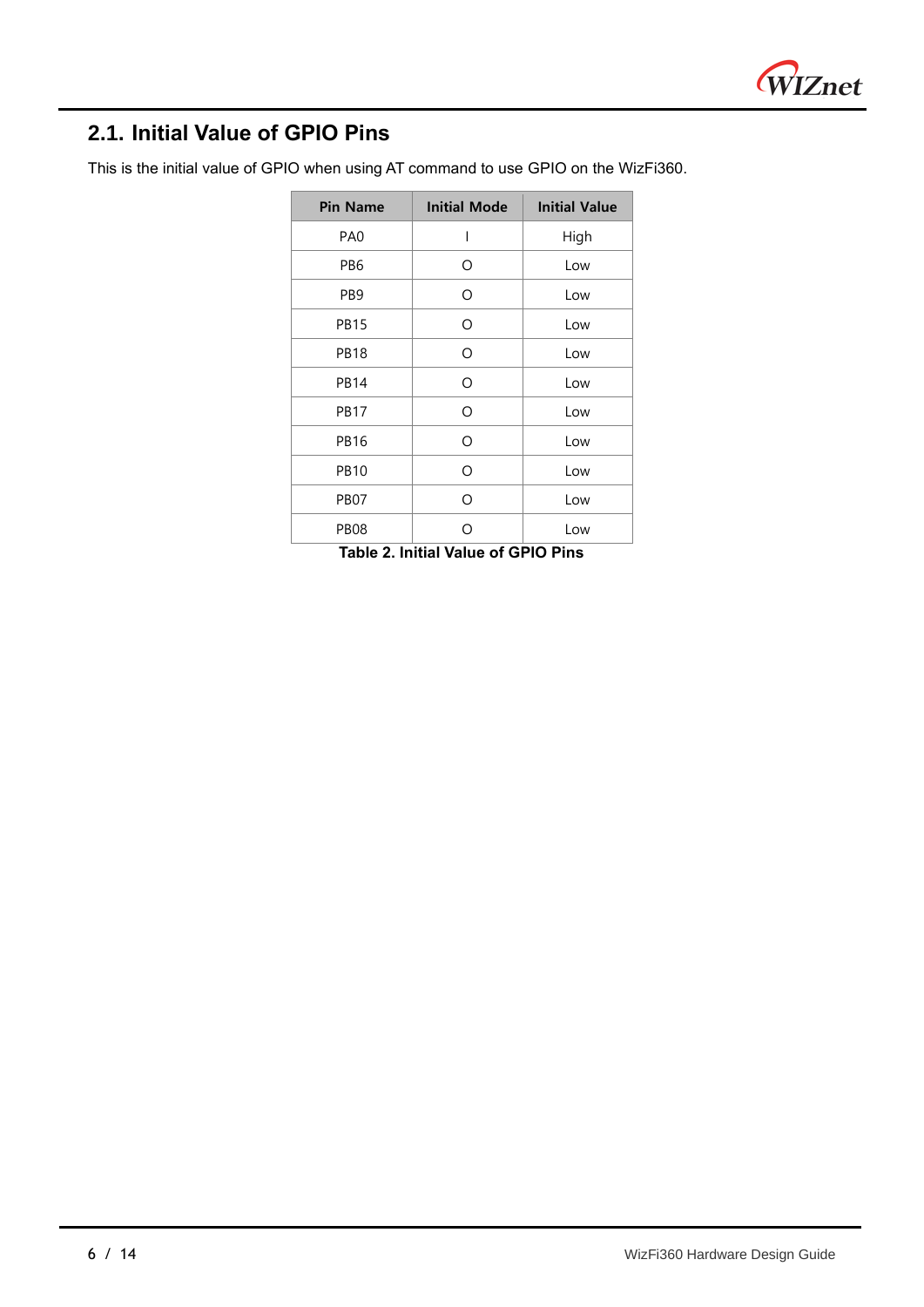

# <span id="page-6-0"></span>**3. Circuit**

### <span id="page-6-1"></span>**3.1. System**

The WizFi360 has a very simple circuit. You can connect power to the WizFi360 and send and receive data through UART1. And you have to pay attention to the four pins.



**Figure 2. Reference Schematic**

#### ⚫ **Reset**

Reset circuit offers to design with RC circuit. WizFi360 reset automatically by low level power. If RESET pin controlled by external circuit, the WizFi360 will reset when the level is below 2.0V. The low level needs to last more than 100µs.

#### ⚫ **PA0**

PA0 circuit offers to design 10k pull-up. PA0 is used as a boot pin, but it's use unlikely for normal users. This pin is used at the factory stage. (Module production)

#### ⚫ **PA1**

PA1 circuit offers to design 10k pull-up. If PA1 is Low for 3 seconds, UART1's current parameter changes to default value (please refer to the AT+UART\_CUR command in WizFi360 AT command manual).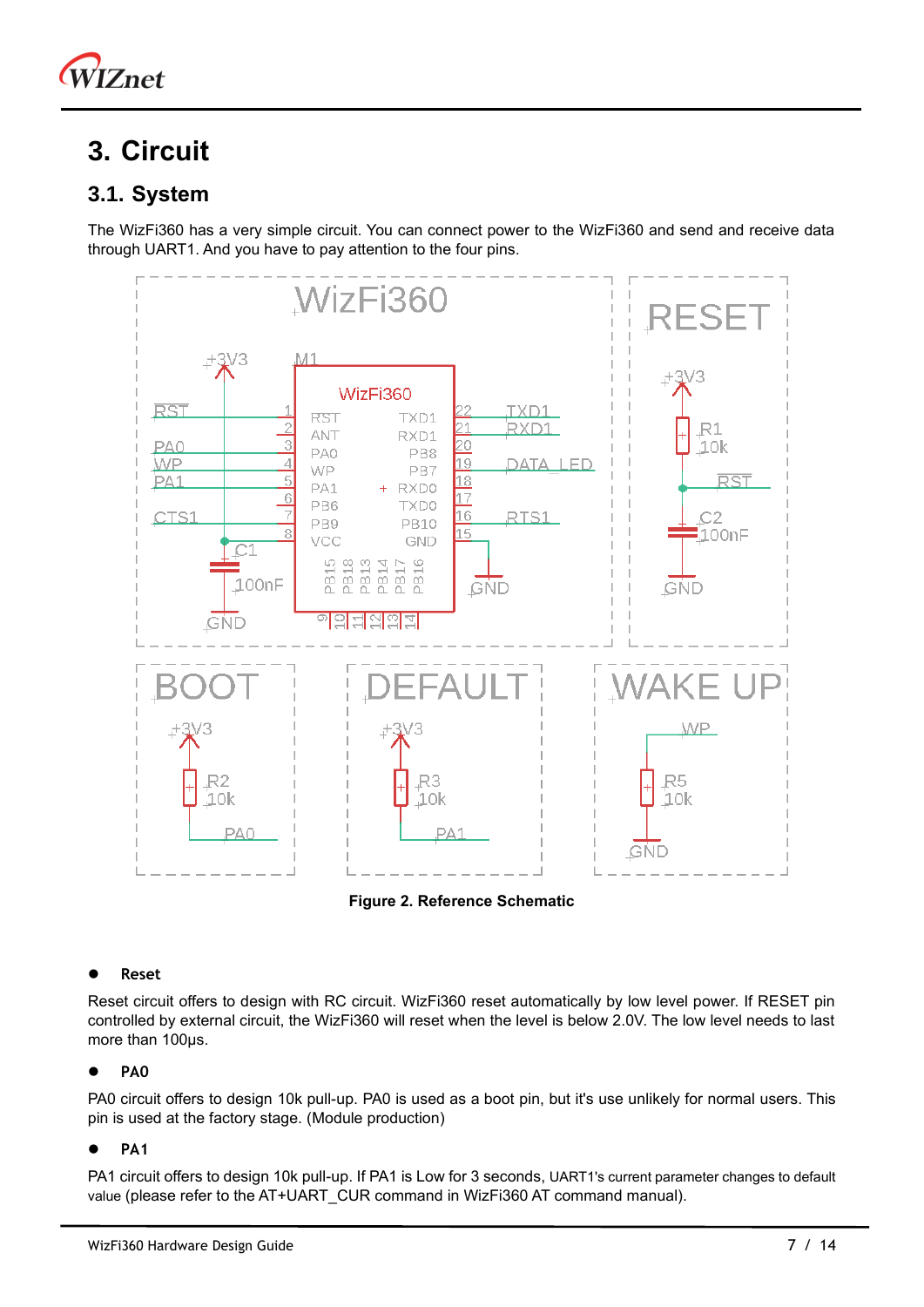

#### ⚫ **WP**

l

WP circuit offers to design user configuration. You must control this pin if you are using standby mode. If this pin is high in Standby mode, the WizFi360 is reset to the normal operating mode.

### <span id="page-7-0"></span>**3.2. Power**

WizFi360 requires the use of a power supply capable of supplying 3.0V to 3.6V and more than 500mA. Because WizFi360 operates normally from 3.0V to 3.6V, it consumes up to 230mA of instantaneous current. The wiring width should not be less than 30mil.

The power stabilizing capacitor (100nF) should be placed close to the VCC pin.

### <span id="page-7-1"></span>**3.3. UART**

The WizFi360 supports UART communication mode. When the power is turned on or reset, If the PB13 pin remains High or NC, it operates in UART communication mode.



**Figure 3. UART**

### ⚫ **UART1**

**UART1 is the main communication UART**. AT command communication is possible with UART1 and data communication is possible.

#### ⚫ **UART0**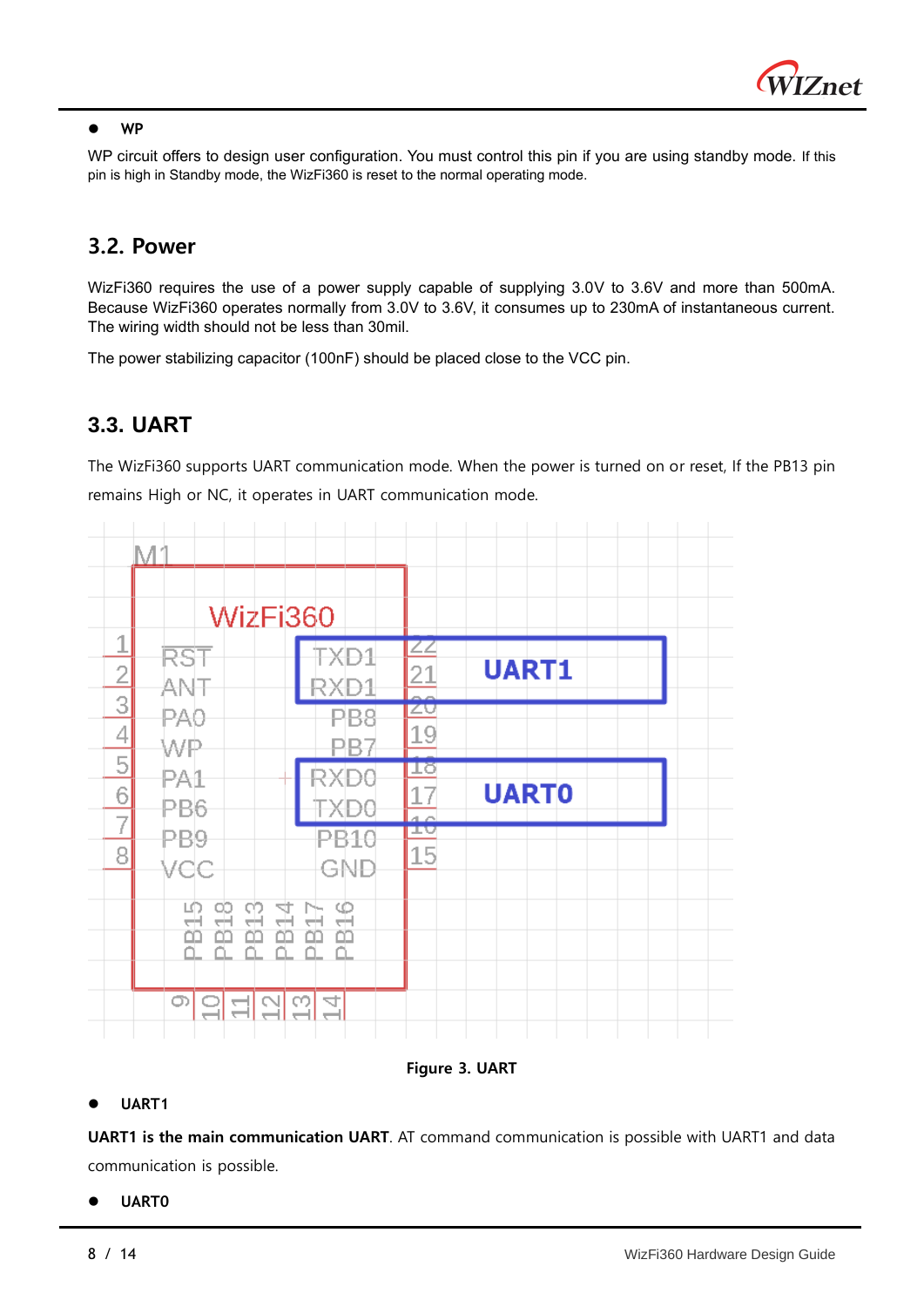

UART0 is not available to normal users. This UART is used at the factory stage (Module production) and intended for internal firmware developers of the WizFi360.

### <span id="page-8-0"></span>**3.4. SPI**

The WizFi360 supports SPI communication mode. When the power is turned on or reset, If the **PB13(SPI\_EN)** pin remains low, it operates in SPI communication mode.



**Figure 4. SPI Interface**

## <span id="page-8-1"></span>**3.5. ETC**

This session is an additional circuit guide for using the WizFi360. You don't have to keep this session. But if you need it, you design it.

### ⚫ **UART Flow Control**

If you want to use UART Flow Control, you need to design a circuit as shown in Figure 3. PB9 is CTS1, PB10 is RTS1.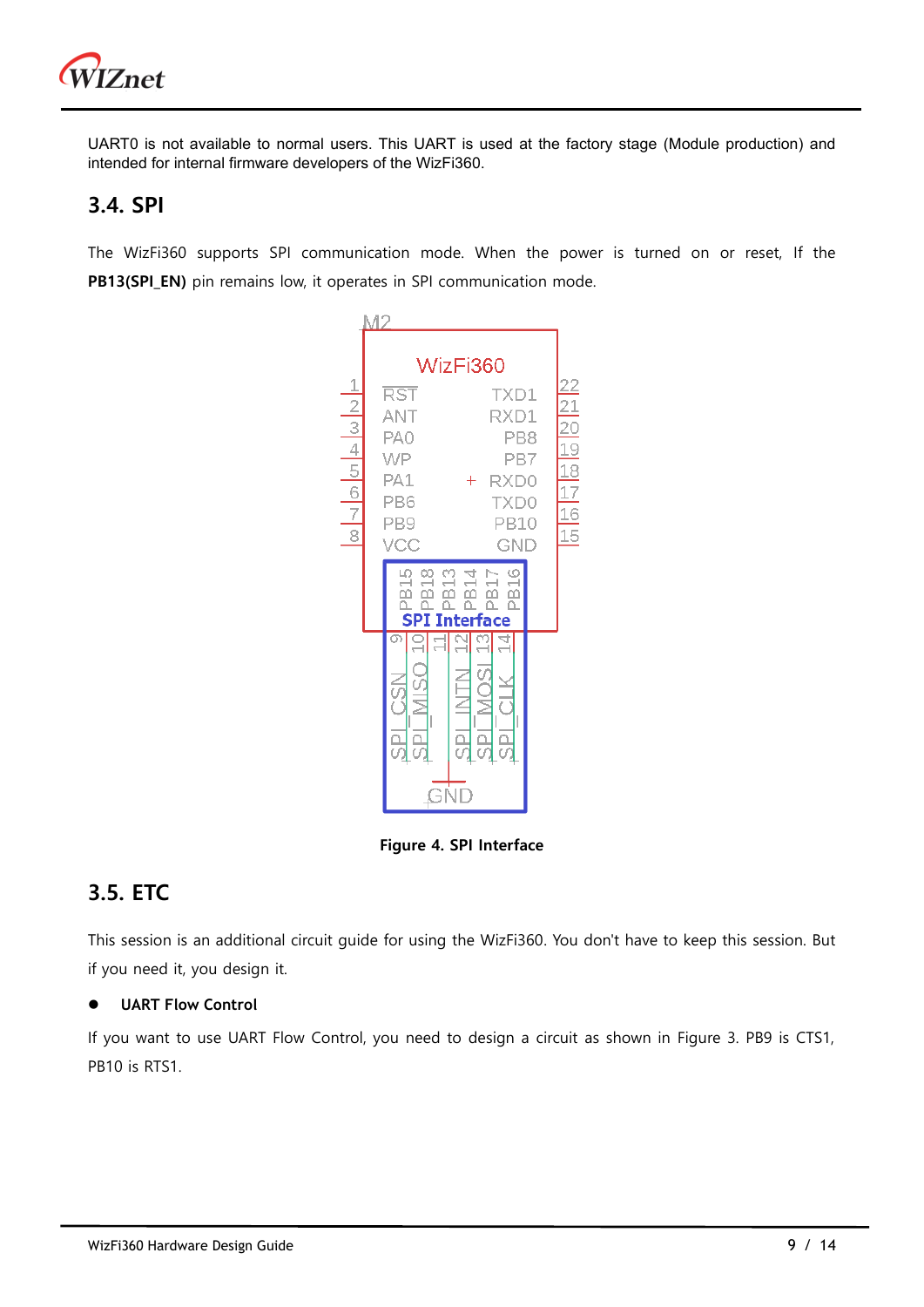

| $+3\sqrt{3}$                                                                                             | M1                                                                                                                                                                                                                                                |                                                                                                                         |
|----------------------------------------------------------------------------------------------------------|---------------------------------------------------------------------------------------------------------------------------------------------------------------------------------------------------------------------------------------------------|-------------------------------------------------------------------------------------------------------------------------|
|                                                                                                          | WizFi360                                                                                                                                                                                                                                          |                                                                                                                         |
| 1<br>R\$1<br>$\overline{2}$<br>3<br>PA0<br>4<br>WF<br>5<br>PA1<br>6<br>7<br>8<br>C <sub>1</sub><br>100nF | <b>RST</b><br><b>TXD1</b><br>ANT<br>RXD1<br>PA0<br>PB <sub>8</sub><br>₩₽<br>PB7<br>PA1<br>RXD0<br>PB <sub>6</sub><br><b>TXD0</b><br><b>PB10</b><br>PB9<br>vee<br>GND<br>918<br>813<br>816<br>815<br>814<br>914<br>꿃<br>n.<br>n.<br>Õ.<br>Ö.<br>Õ. | <u>22</u><br>$\frac{21}{20}$ $\frac{20}{19}$ $\frac{18}{17}$ $\frac{17}{16}$<br>→<br>R<br>$\overline{15}$<br><b>GND</b> |
| <b>GND</b>                                                                                               | ග<br>M<br>4<br>$\overline{\phantom{0}}$<br>$\sim$<br>c                                                                                                                                                                                            |                                                                                                                         |

**Figure 5. UART Flow Control**

### ⚫ **UART Level Shifter**

l

The UART voltage on the WizFi360 is 3.3V. However, your MCU may not have a voltage of 3.3V. If so you need a Level Shifter to connect the WizFi360 to your MCU. You can design a Level Shifter circuit by referring to Figure 4. Connect your MCU's UART voltage to the VCCIO at Figure 4.



**Figure 6. UART Level Shifter**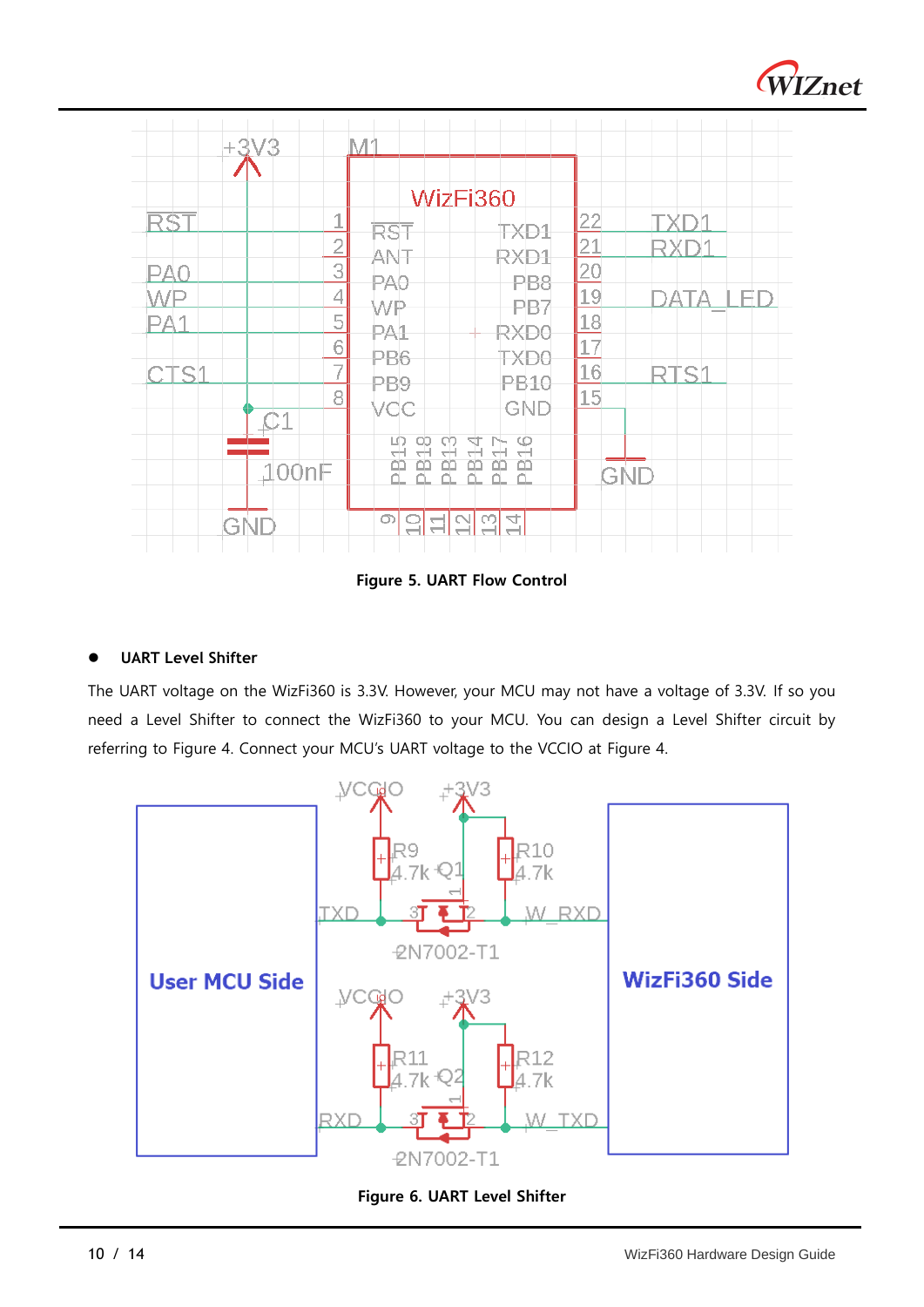

# <span id="page-10-0"></span>**4. PCB Footprint**



**Figure 7. Recommended PCB Land Pattern of WizFi360**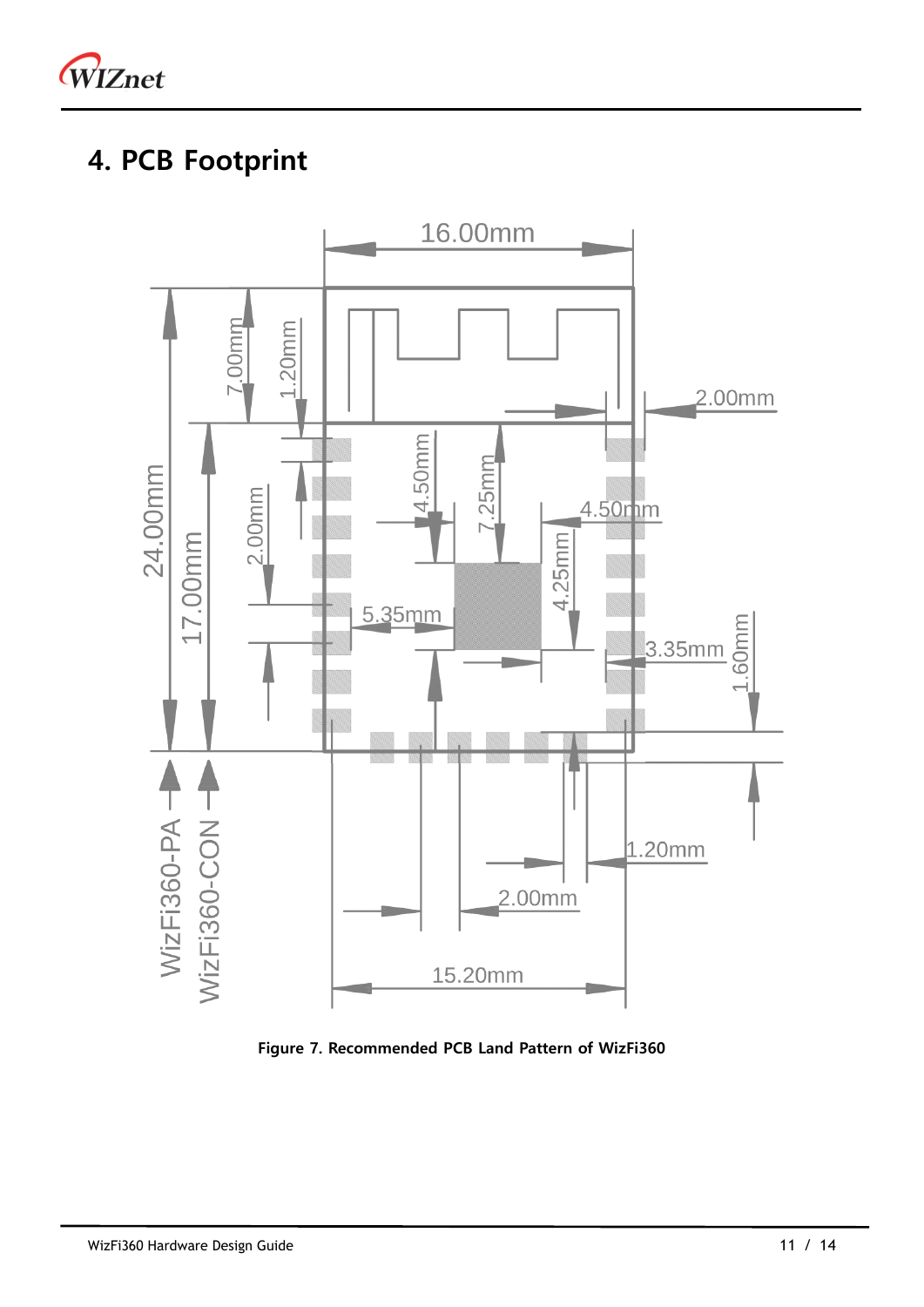

# <span id="page-11-0"></span>**5. PCB layout**

l

- Power wiring width should not be less than 30mil.
- Except for the antenna portion of WizFi360, the bottom layer of the shield can must have a GND plane.



**Figure 8. GND**

⚫ Figures. 6 and Figures. 7 are 2 antenna placement which can best performance of antenna. We suggest customers to choose one of these 2 modes to design the placement. For the second placement mode, PCB antenna should be at least 5.0mm from both sides of the bottom board.



**Figure 9. Best Placement 1**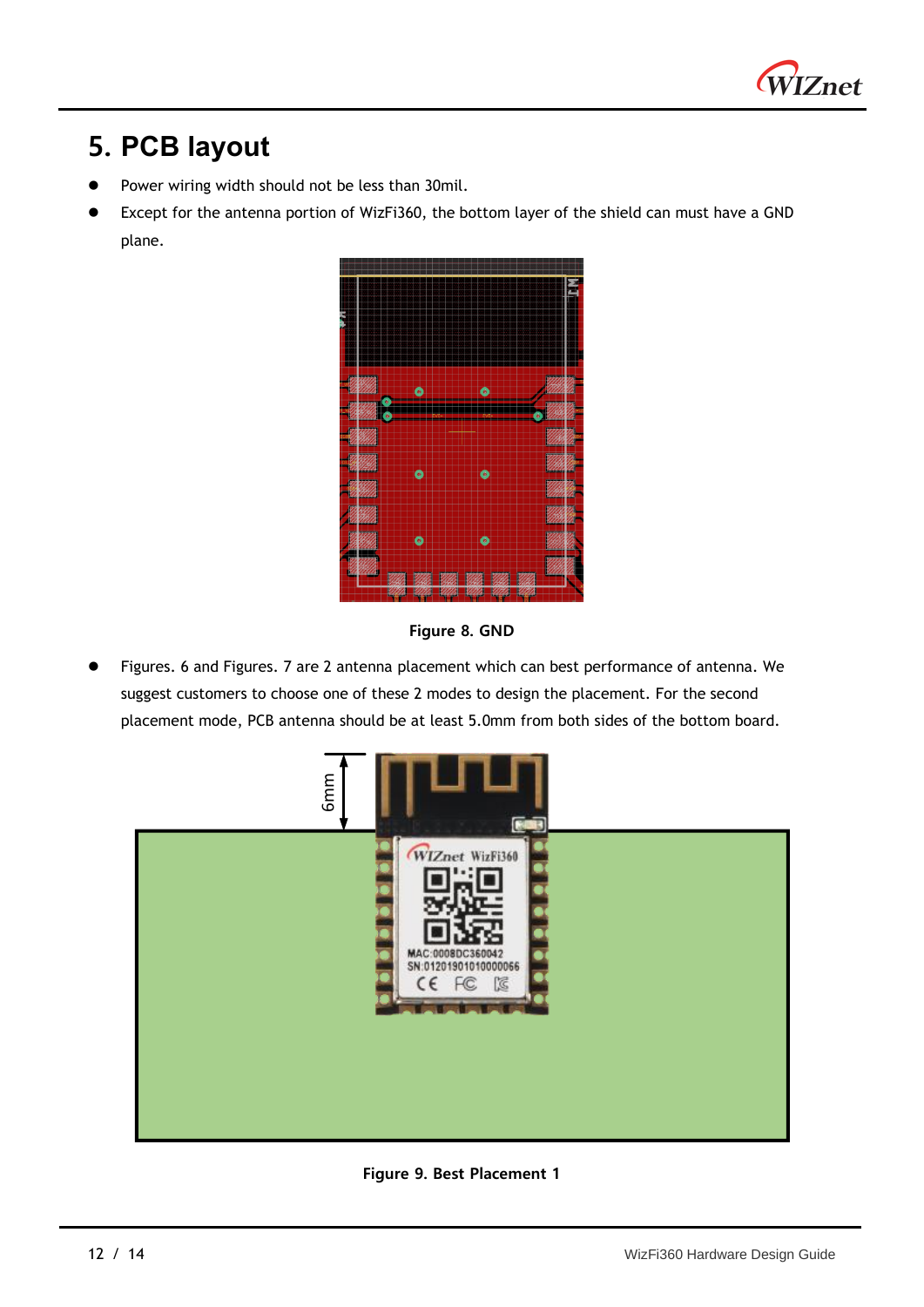



**Figure 10. Best Placement 2**